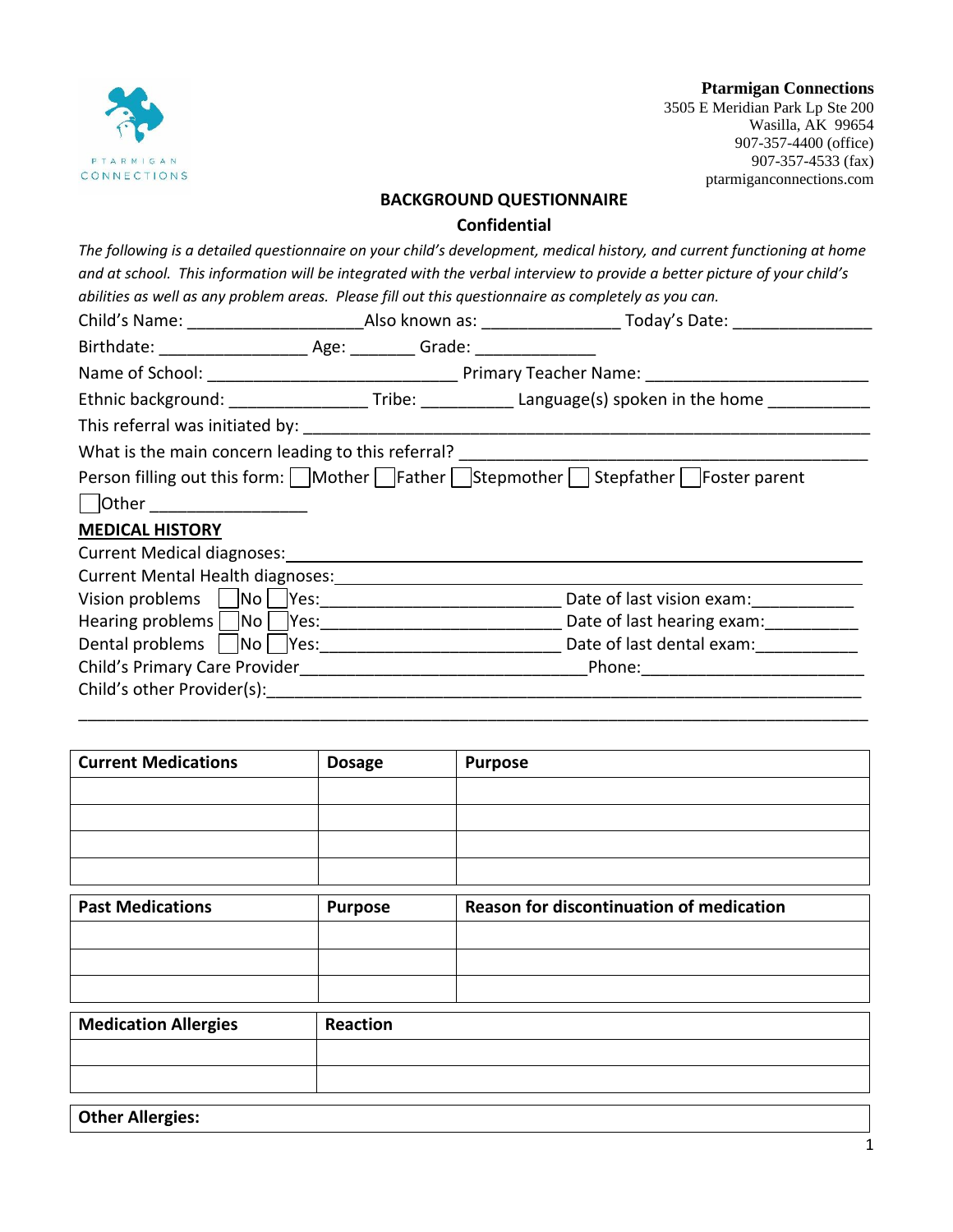**Place a check next to any illness or condition that your child has had. When you check an item, also note the approximate date of illness (if you prefer, you can indicate child's age at illness).**

| Illness or condition | Date(s) or age(s) and details                                                                                                    |
|----------------------|----------------------------------------------------------------------------------------------------------------------------------|
| Childhood illnesses  |                                                                                                                                  |
|                      | Circle all that apply: Measles, Mumps, Chicken pox, Whooping cough, Diptheria, Scarlet fever, Tuberculosis, Mono, Lyme           |
| Cardiovascular       |                                                                                                                                  |
|                      | Circle all that apply: Anemia, Jaundice, High blood pressure, Heart disease, Bleeding problems                                   |
| Pulmonary            |                                                                                                                                  |
|                      | Circle all that apply: Asthma, Chronic bronchitis, Pneumonia, Cystic fibrosis, Tuberculosis                                      |
| Gastrointestinal     |                                                                                                                                  |
| Genitourinary        | Circle all that apply: Recurrent stomach aches, Reflux, Heart burn, Diarrhea, Constipation, Food intolerances, Poisoning         |
|                      | Circle all that apply: Urinary tract infections, Bed-wetting, kidney disease, endometriosis, polycystic ovaries, sexually active |
| Musculoskeletal      |                                                                                                                                  |
|                      | Circle all that apply: Broken bones, Chronic pain, Arthritis, Osgood-Schlatter, Scoliosis                                        |
| Endocrine            |                                                                                                                                  |
|                      | Circle all that apply: Recurrent fevers, Diabetes, Hypothyroid, Cancer                                                           |
| Neurologic/Genetic   |                                                                                                                                  |
|                      | Circle all that apply: Meningitis, Encephalitis, Seizures, Fainting, Injuries to head, Loss of consciousness, Severe headaches   |
| Allergy/Dermatology  |                                                                                                                                  |
|                      | Circle all that apply: Trees, Mold, Grass, Pets, Dust, Foods, Chemicals, Dyes, Hives, Eczema, Rash                               |
| Ear/Nose/Throat      |                                                                                                                                  |
|                      | Circle all that apply: Ear infections, Nose bleeds, Recurrent strep, Glasses/contacts, Hearing aid, TMJ                          |
| Other conditions     |                                                                                                                                  |
| Surgeries            |                                                                                                                                  |
| Hospitalizations     |                                                                                                                                  |
| Lab work/imaging     |                                                                                                                                  |

#### **SYMPTOM CHECKLIST**

Place a check mark next to behaviors that you believe your child exhibits to an excessive or exaggerated degree when compared to other children his or her age.

| <b>Sleeping</b>                     | <b>Social Development</b>               |
|-------------------------------------|-----------------------------------------|
| $\vert \ \vert$ # of hours of sleep | Prefers to be alone                     |
| Bed time routine                    | <b>Excessively shy or timid</b>         |
| Restless/excessive movements in bed | Difficulty making friends               |
| Trouble falling asleep              | Teased by others                        |
| Trouble staying asleep              | <b>Bullies others</b>                   |
| Nightmares                          | Difficulty seeing other's point of view |
| Snoring                             | Doesn't empathize                       |
| Day time fatigue                    | Overly trusting of others               |
| Napping                             | Doesn't appreciate humor                |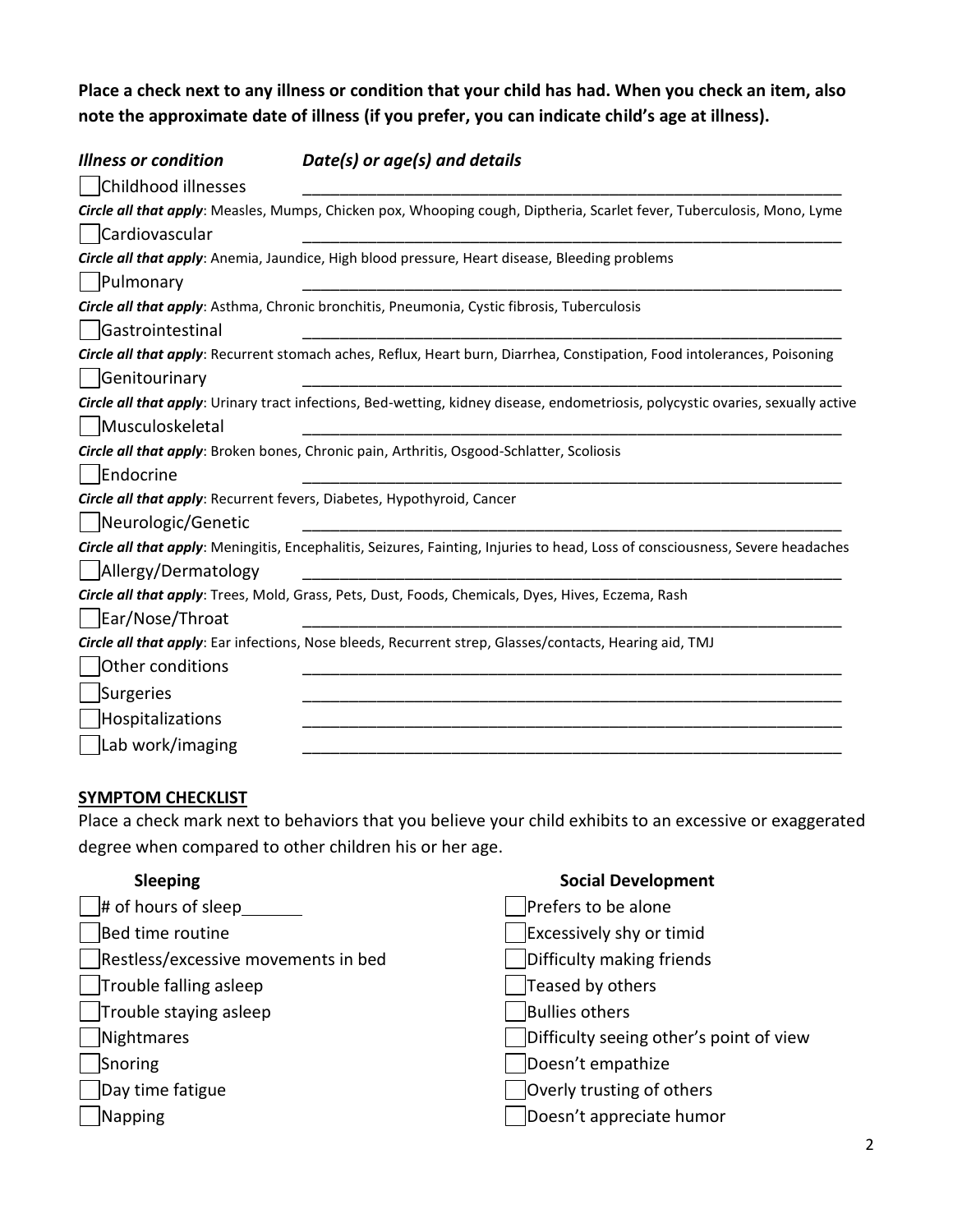| <b>Eating</b>                                             | <b>Behavior</b>                             |
|-----------------------------------------------------------|---------------------------------------------|
| Picky eater                                               | Fidgety                                     |
| Change in appetite                                        | Can't stay seated                           |
| Eats excessively                                          | Always on the go                            |
| Lacks appetite                                            | Climbs excessively                          |
| Special diet                                              | Disrupts other students                     |
| <b>Motor Skills</b>                                       | Difficulty waiting turn                     |
| Uncoordinated with small movements                        | Argues with adults                          |
| Uncoordinated with large movements                        | Loses things                                |
| Mood                                                      | Stubborn                                    |
| Seems depressed/Sad                                       | Frequent tantrums                           |
| Cries frequently                                          | Strikes out at others                       |
| Loss of interest in things                                | Throws or destroys things                   |
| No joy/ happiness                                         | Cruelty to animals                          |
| Feelings of guilt                                         | Uses weapons in fights                      |
| Feelings of worthlessness                                 | Fire setting                                |
| Low motivation                                            | Lying                                       |
| Difficulty making decisions                               | <b>Stealing</b>                             |
| Easily bored                                              | Runs away                                   |
| Irritable, angry, or resentful                            | Needs a lot of supervision                  |
| Talks about death                                         | Impulsive (does things without thinking)    |
| Threats of suicide                                        | Poor sense of danger                        |
| Easily distractible                                       | Skips school                                |
| Keyed up/ on edge                                         | Reckless                                    |
| Overly impressed with self                                | Self-destructive                            |
| Thoughts on fast-forward                                  | Skin picking, hair pulling, nail biting     |
| $\Box$ $\uparrow$ Activity w/ $\downarrow$ need for sleep | Repetitive behaviors                        |
| <b>Anxiety</b>                                            | Too little energy                           |
| <b>Excessively worried and anxious</b>                    | Drug use                                    |
| Muscle tension                                            | Tobacco or Cannabis use                     |
| Ruminating (repetitive & negative) thoughts               | Alcohol use                                 |
| Checking and rechecking things                            | Sexually active                             |
| Obsessive counting                                        | Dangerous to self or others (describe):     |
| Panic                                                     |                                             |
| Hypervigilance                                            | Purposely harms or injures self (describe): |
| Flash backs/ relive trauma                                |                                             |
| Easily startled                                           | Talks about killing self (describe):        |
| Phobias (describe):                                       |                                             |
|                                                           | Unusual habits or mannerism (describe):     |

\_\_\_\_\_\_\_\_\_\_\_\_\_\_\_\_\_\_\_\_\_\_\_\_\_\_\_\_\_\_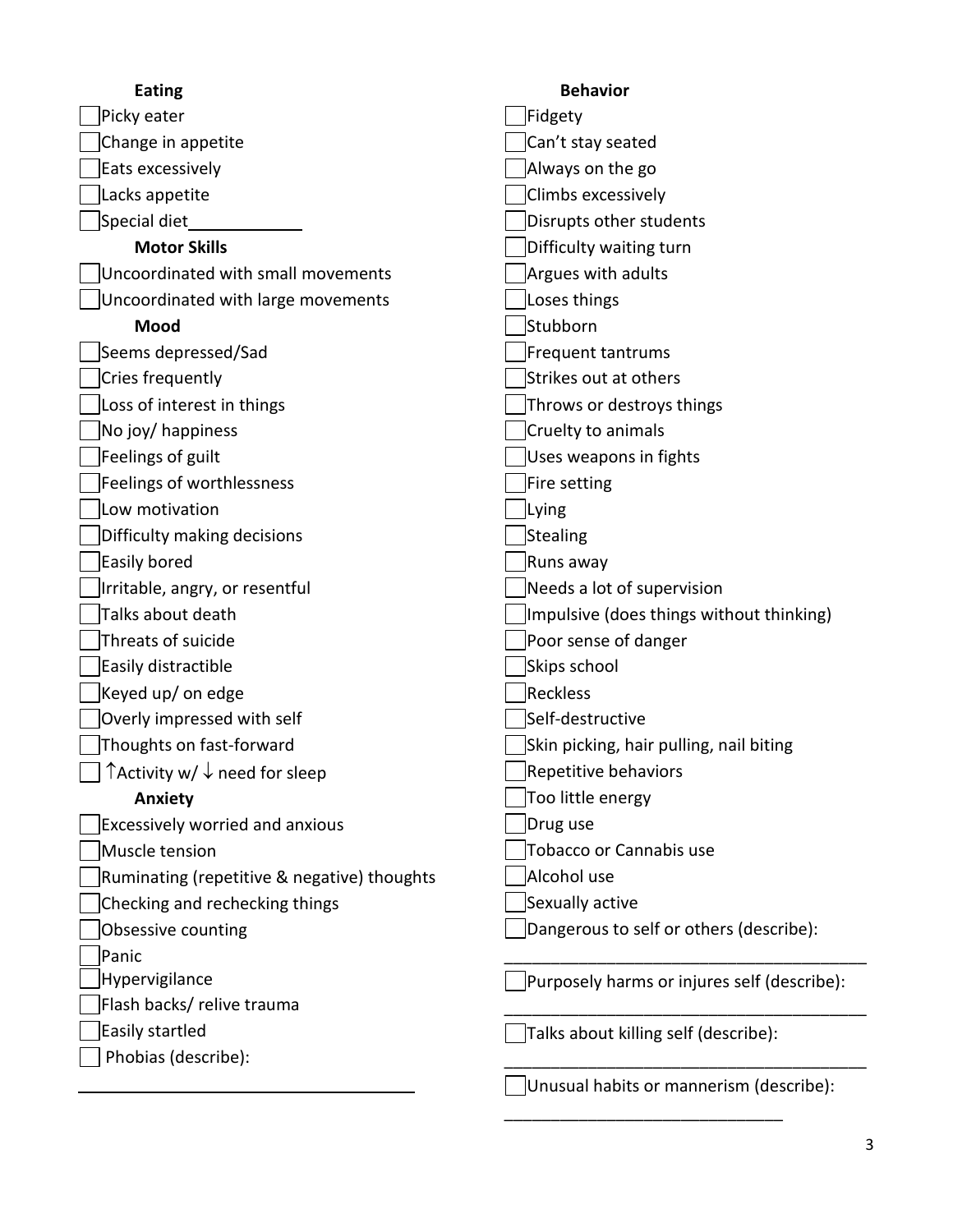| Cognitive                                     | Speech                                        |
|-----------------------------------------------|-----------------------------------------------|
| Slow thinking                                 | Talks like a younger child                    |
| Slow learner                                  | Difficulty expressing self                    |
| Unable follow directions                      | Uses obscene language                         |
| Forgetful                                     | Talks excessively/loud/fast                   |
| Easily distracted                             | Interrupts                                    |
| Makes careless mistakes                       | Stutters                                      |
| Doesn't seem to listen                        | Poor articulation                             |
| Difficulty organizing tasks                   | Ungrammatical speech                          |
| Doesn't foresee consequences of actions       | <b>Other Problems</b>                         |
| Difficulty with math/handling money           | Bladder control problems (not during seizure) |
| Poor understanding of time                    | Poor bowel control (soils self)               |
| Visual hallucinations                         | Motor/vocal tics                              |
| Auditory hallucinations                       | Overreacts to noises                          |
| <b>Excessive daydreaming and fantasy life</b> | Overreacts to touch                           |
|                                               | Problems with taste or smell                  |

Other Problems

## **OTHER INFORMATION**

What are your child's chores?\_\_\_\_\_\_\_\_\_\_\_\_\_\_\_\_\_\_\_\_\_\_\_\_\_\_\_\_\_\_\_\_\_\_\_\_\_\_\_\_\_\_\_\_\_\_\_\_\_\_\_\_\_\_\_\_\_\_\_\_\_

On the average, what percentage of the time does your child comply with requests or commands?

What have you found to be the most effective ways of helping your child?

| Has your child ever been in trouble with the law? $\Box$ No $\Box$ Yes |  |  |
|------------------------------------------------------------------------|--|--|
|------------------------------------------------------------------------|--|--|

If yes, please describe briefly: \_\_\_\_\_\_\_\_\_\_\_\_\_\_\_\_\_\_\_\_\_\_\_\_\_\_\_\_\_\_\_\_\_\_\_\_\_\_\_\_\_\_\_\_\_\_\_\_\_\_\_\_\_\_\_

What are your child's assets or strengths?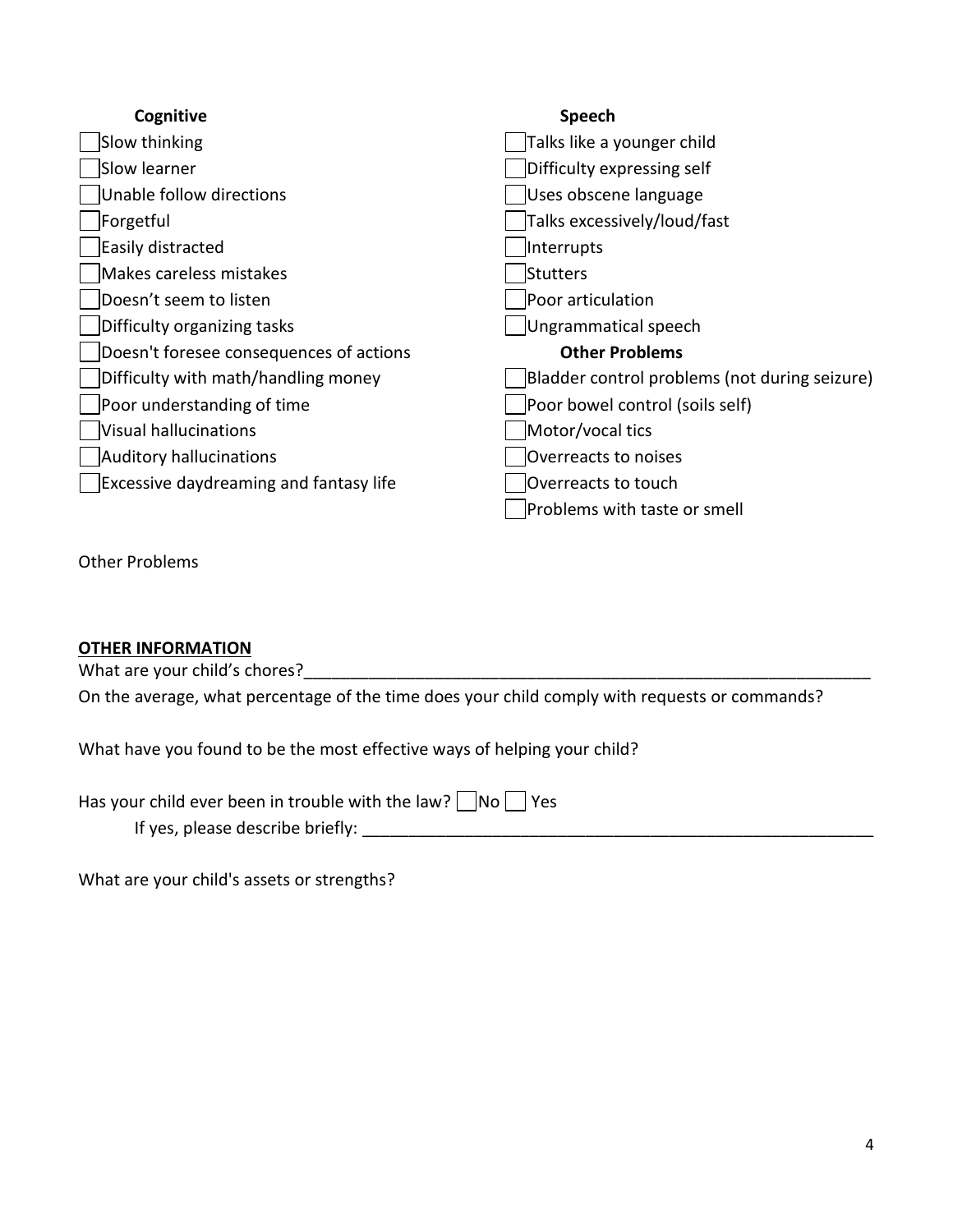## **List any assessments that your child has had:**

|                       | Date of testing | Name of Examiner |
|-----------------------|-----------------|------------------|
| Psychiatric           |                 |                  |
| Psychological         |                 |                  |
| Neuropsych Evaluation |                 |                  |
| Educational           |                 |                  |
| Speech pathology      |                 |                  |
| Other                 |                 |                  |

**List any treatment (psychological/psychiatric) that your child has had** (e.g., individual therapy, group therapy, family therapy, speech therapy, occupational therapy, physical therapy, applied behavioral analysis (ABA), inpatient hospitalization, residential treatment etc.):

| Type of treatment | <b>Dates</b> | <b>Name of provider</b> |
|-------------------|--------------|-------------------------|
|                   |              |                         |

\_\_\_\_\_\_\_\_\_\_\_\_\_\_\_\_\_\_\_\_\_\_\_\_\_\_\_\_\_\_\_\_\_\_\_\_\_\_\_\_\_\_\_\_\_\_\_\_\_\_\_\_\_\_\_\_\_\_\_\_\_\_\_\_\_\_\_\_\_\_\_\_\_\_\_\_\_\_\_\_\_\_\_\_\_

## **FAMILY MEDICAL/PSYCHIATRIC HISTORY**

Place a check next to any illness or condition that any member of the immediate family (i.e., brothers, sisters, aunts, uncles, cousins, grandparents) has had. Please note the family member's relationship to the child

| <b>Condition</b>          | <b>Relationship to child</b> | <b>Condition</b>                   | <b>Relationship to child</b> |
|---------------------------|------------------------------|------------------------------------|------------------------------|
| Seizures or epilepsy      |                              | <b>Heart condition</b>             |                              |
| Attention deficit         |                              | High blood pressure                |                              |
| Hyperactivity             |                              | High cholesterol                   |                              |
| Learning disabilities     |                              | Overweight/obese                   |                              |
| Intellectual disabilities |                              | <b>Diabetes</b>                    |                              |
| Tics or Tourette's        |                              | Cancer                             |                              |
| Alcohol abuse             |                              | Neurological illness               |                              |
| Drug abuse                |                              | Dental problems                    |                              |
| Depression                |                              | Thyroid issues                     |                              |
| Anxiety                   |                              | Stomach issues                     |                              |
| Bipolar                   |                              | Headaches/migraines                |                              |
| Schizophrenia             |                              | Sexually transmitted illness       |                              |
| Suicide attempt           |                              | Lyme disease                       |                              |
| Physical abuse            |                              | Allergies                          |                              |
| Sexual abuse              |                              | Antisocial (assaults, theft, etc.) |                              |
| Childhood behav. problems |                              | Other                              |                              |
|                           |                              | Other                              |                              |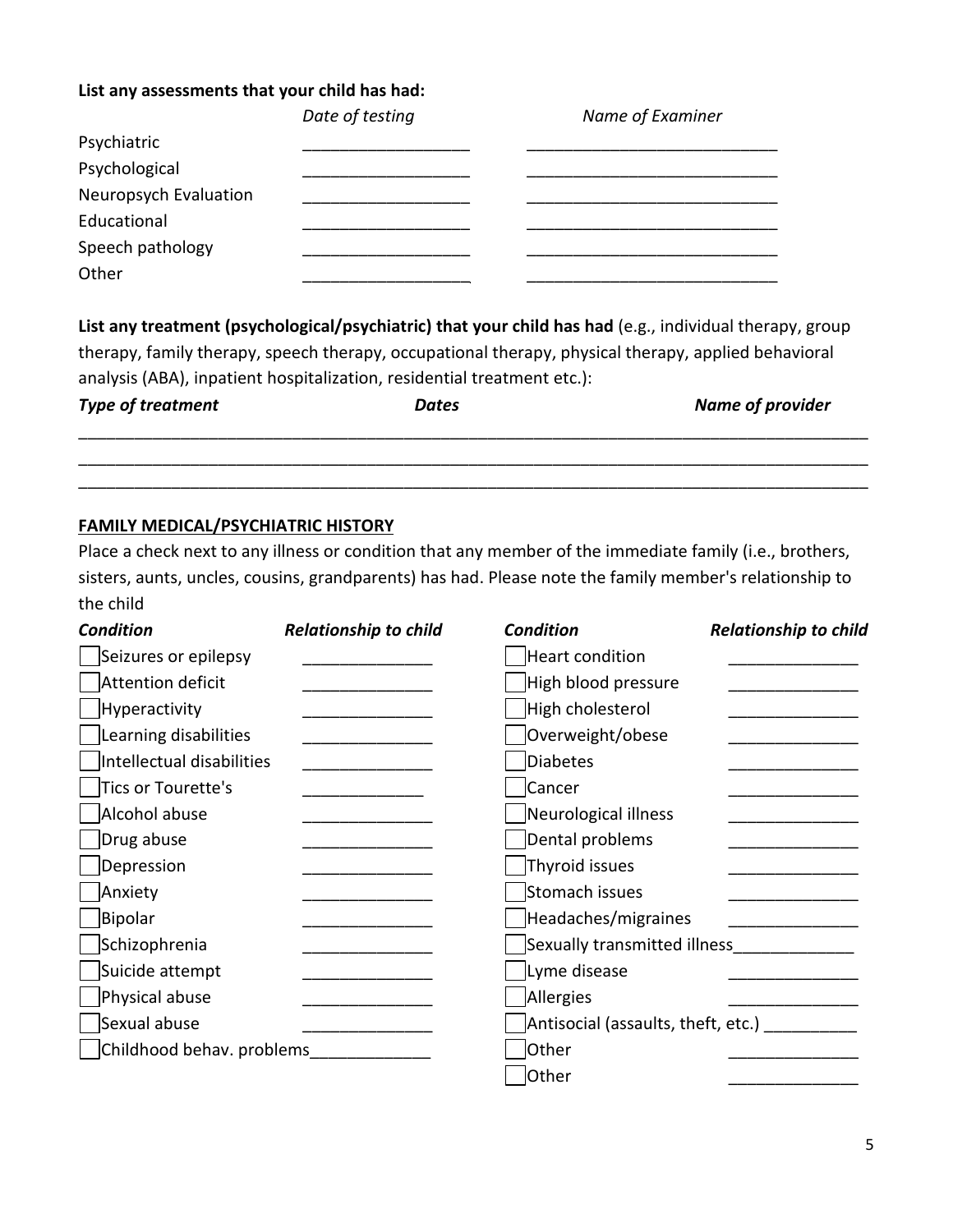# **SOCIAL HISTORY**

|                                                                                      |                       | Number of Years of Education:_________________ Degree/Diploma (if applicable):_______________________________ |
|--------------------------------------------------------------------------------------|-----------------------|---------------------------------------------------------------------------------------------------------------|
|                                                                                      |                       |                                                                                                               |
|                                                                                      |                       |                                                                                                               |
|                                                                                      |                       | Number of Years of Education:_________________ Degree/Diploma (if applicable):_______________________________ |
|                                                                                      |                       |                                                                                                               |
|                                                                                      |                       |                                                                                                               |
| If parents are separated or divorced:                                                |                       |                                                                                                               |
| How old was this child when the separation occurred?<br>________________             |                       |                                                                                                               |
|                                                                                      |                       | Who has legal custody of the child? (check one) $\Box$ Mother $\Box$ Father $\Box$ Joint/Both $\Box$ Other:   |
|                                                                                      |                       |                                                                                                               |
|                                                                                      |                       |                                                                                                               |
| Bio Siblings?    Yes    No If YES, how many?                                         |                       |                                                                                                               |
| If this child is not living with either biological parent, who are they living with: |                       |                                                                                                               |
|                                                                                      |                       | Adoptive parents   Foster parents   Other family members   Group home   Other:                                |
|                                                                                      |                       |                                                                                                               |
| How old was this child when the placement occurred?                                  |                       |                                                                                                               |
| Other out-of-home placements:                                                        |                       |                                                                                                               |
|                                                                                      |                       |                                                                                                               |
|                                                                                      |                       |                                                                                                               |
|                                                                                      |                       |                                                                                                               |
|                                                                                      |                       |                                                                                                               |
|                                                                                      |                       |                                                                                                               |
| List all people currently living in your child's household:                          |                       |                                                                                                               |
| Name                                                                                 | Relationship to child | Age                                                                                                           |
|                                                                                      |                       |                                                                                                               |
| If any siblings are living outside the home, list their names and ages:              |                       |                                                                                                               |
| Name                                                                                 | Relationship to child | Age                                                                                                           |
|                                                                                      |                       |                                                                                                               |
| Pets:                                                                                |                       |                                                                                                               |
| What are your child's favorite activities?                                           |                       |                                                                                                               |
| Does your child engage socially with their peers?                                    |                       |                                                                                                               |
| What is your child's main social support outside of the home?                        |                       |                                                                                                               |
| What is your child's preferred religion?                                             |                       |                                                                                                               |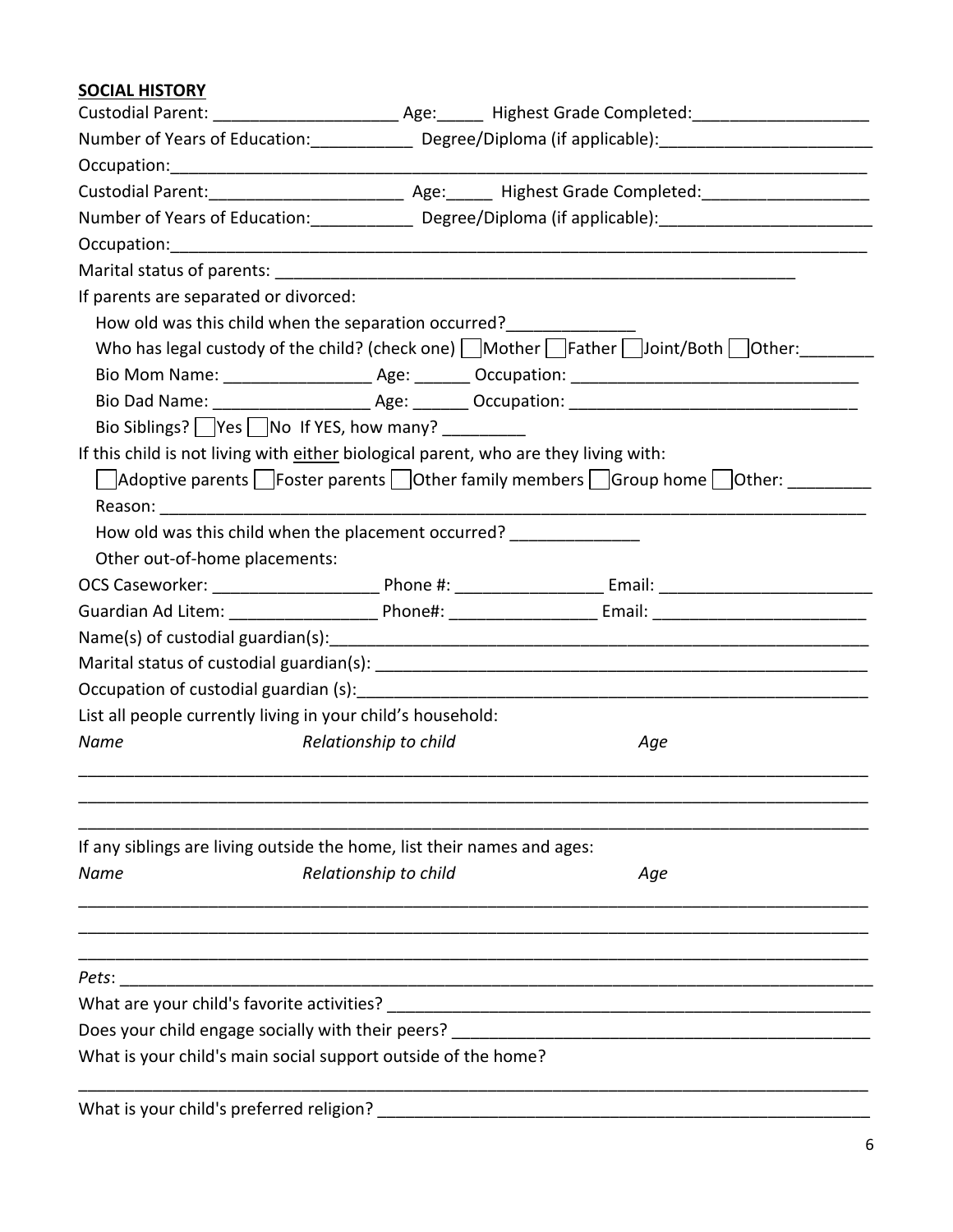| What is the family's preferred religion?                                                                   |                                          |
|------------------------------------------------------------------------------------------------------------|------------------------------------------|
| <b>DEVELOPMENTAL HISTORY</b>                                                                               |                                          |
| During pregnancy, did the mother of this child: take any medication?   Yes   No                            |                                          |
|                                                                                                            |                                          |
| Smoke? Yes No If yes, how many cigarettes each day?                                                        |                                          |
| Drink alcoholic beverages?         Yes         No                                                          |                                          |
|                                                                                                            |                                          |
| Approximately how much alcohol was consumed each day?                                                      |                                          |
| Use of non-prescription drugs? $ $  Yes    No                                                              |                                          |
|                                                                                                            |                                          |
|                                                                                                            |                                          |
| Check any of the following complications that were present during your pregnancy with this child:          |                                          |
| <b>Excessive vomiting</b><br>High blood pressure                                                           | Convulsions/fainting                     |
| Bleeding<br>Toxemia                                                                                        | Diabetes                                 |
| Infections<br> Anemia                                                                                      | Accident                                 |
| Duration of pregnancy (weeks): _______________ Duration of labor (hours): _____________                    |                                          |
| Check any of the following that apply:                                                                     |                                          |
| Labor induced Forceps Breech Cesarean Fetal distress                                                       |                                          |
| If yes on any of the above, for what reasons?                                                              |                                          |
|                                                                                                            |                                          |
|                                                                                                            |                                          |
|                                                                                                            |                                          |
| Check any that apply following birth:                                                                      |                                          |
| Incubator<br>Jaundice<br>$\vert$ Breathing problems                                                        | Birth defect                             |
| $\left  \right $ Feeding problems $\left  \right $ Sleeping problems                                       | Growth/developmental problems            |
| If yes to any of the above, please describe:                                                               |                                          |
|                                                                                                            |                                          |
|                                                                                                            |                                          |
| Were any of the following present (to a significant degree) during infancy or the first few years of life? |                                          |
| Unusually quiet or inactive                                                                                | Excessive accidents compared with others |
| Did not like to be held or cuddled<br>Delayed speech                                                       |                                          |
| Not alert<br>Delayed walking                                                                               |                                          |
| Difficult to soothe<br>Problems toilet training                                                            |                                          |
| Colic<br>Difficulty gaining weight or growing                                                              |                                          |
| Diminished sleep<br><b>Excessive restlessness</b>                                                          |                                          |
| <b>Head banging</b><br>Constantly into everything                                                          |                                          |
|                                                                                                            |                                          |
| Patient menstruation started approximately (if applicable):                                                |                                          |
| Check any of the following that apply during or preceding menstruation:                                    |                                          |
| Mood changes<br>Cramping<br>Nausea<br>Bloating<br>Headaches<br>Anxiety                                     |                                          |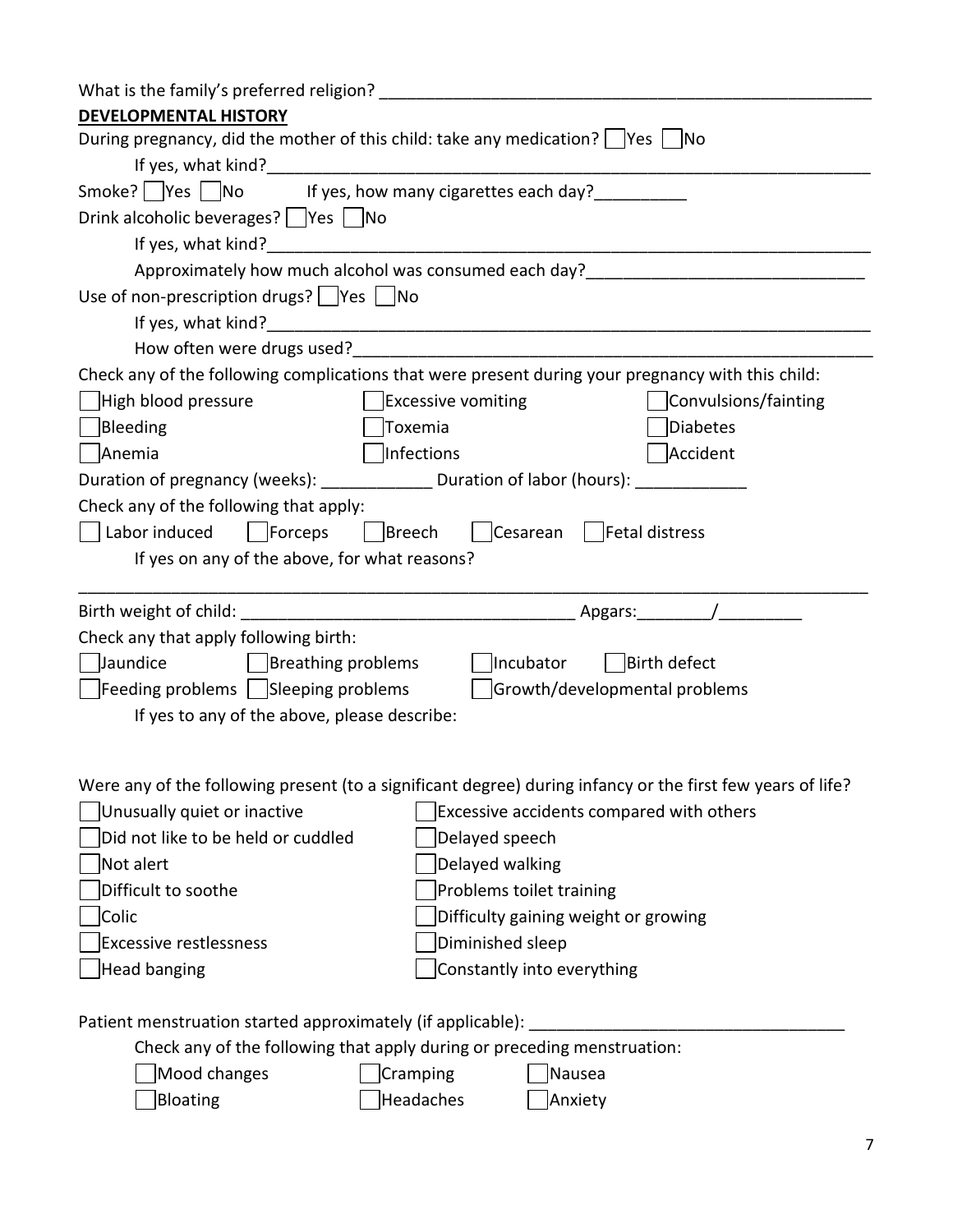## **Adverse Childhood Experiences:**

Many children experience stressful life events that can affect their health and wellbeing. The results from this questionnaire will assist your child's provider in assessing their health and determining guidance. Please read the statements below. Check off the statements that apply to your child.

**Section 1.** At any point since your child was born…

Your child's parents or guardians were separated or divorced

Your child lived with a household member who served time in jail or prison

Your child lived with a household member who was depressed, mentally ill or attempted suicide

Your child saw or heard household members hurt or threaten to hurt each other

A household member swore at, insulted, humiliated, or put down your child in a way that scared your child OR a household member acted in a way that made your child afraid that s/he might be physically hurt

Someone touched your child's private parts or asked your child to touch their private parts in a sexual way

More than once, your child went without food, clothing, a place to live, or had no one to protect her/him

 $\vert \ \vert$  Someone pushed, grabbed, slapped or threw something at your child OR your child was hit so hard that your child was injured or had marks

 $\vert$  Your child lived with someone who had a problem with drinking or using drugs

Your child often felt unsupported, unloved and/or unprotected

**Section 2.** At any point since your child was born…

Your child was in foster care

Your child experienced harassment or bullying at school

Your child lived with a parent or guardian who died

Your child lived away from her/his primary caregiver

Your child had a serious medical procedure or life-threatening illness

Your child often saw or heard violence in the neighborhood or in her/his school neighborhood

Your child was often treated badly because of race, sexual orientation, place of birth, disability or religion

Have there been any recent stressors not mentioned above that may be contributing to your child's difficulties (e.g., illness, deaths, operations, accidents, separation/divorce of parents, remarriage, parent to change jobs, change schools, family moved, family financial problems, sexual traumas, other losses)?